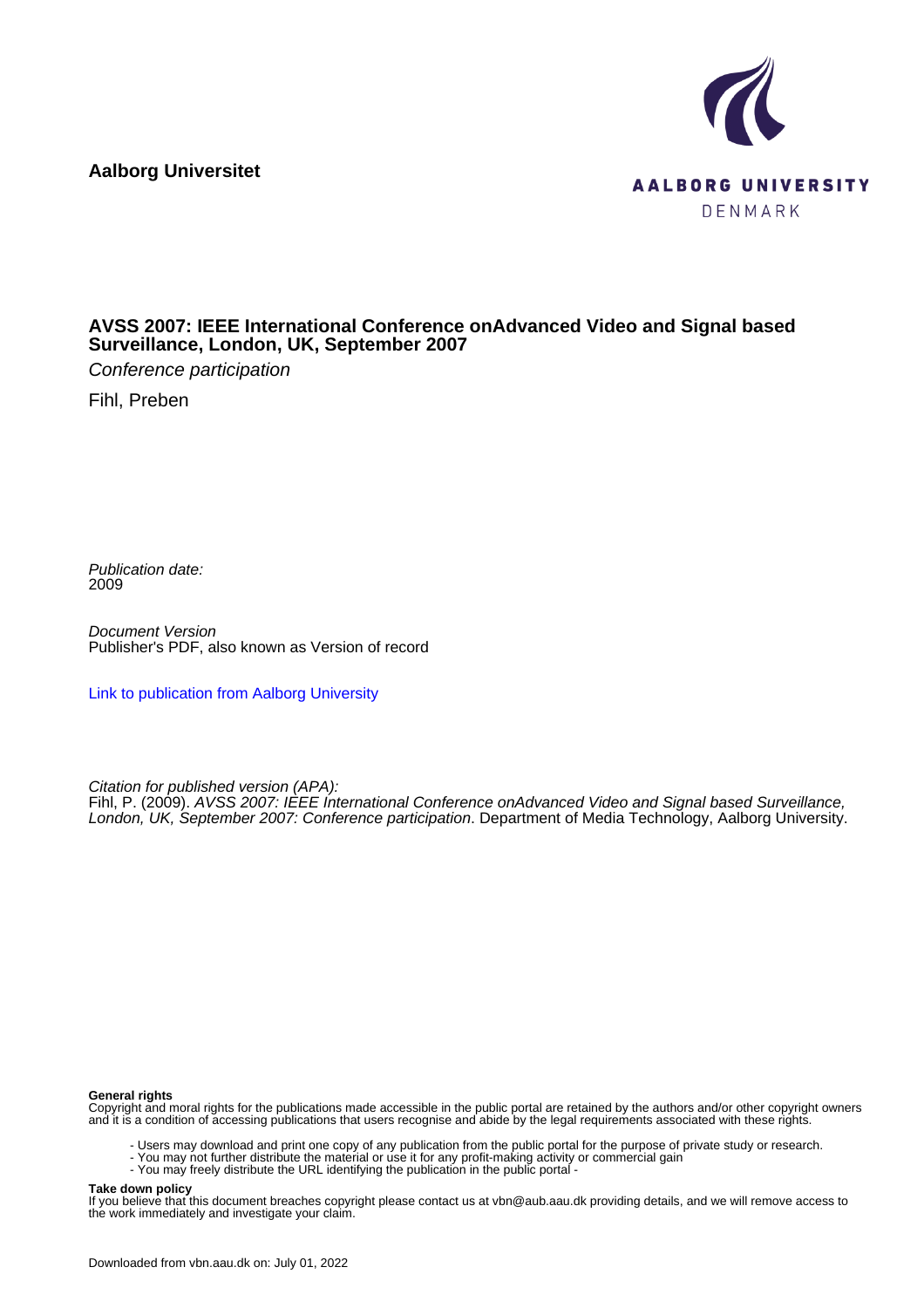# **AVSS 2008: IEEE International Conference on Advanced Video and Signal based Surveillance, London, UK, September 2007**

P. Fihl

Laboratory of Computer Vision and Media Technology

Aalborg University, Denmark

Email: pfa@cvmt.dk

*Summary: This technical report will cover the participation in the IEEE International Conference on Advanced Video and Signal based Surveillance in September 2007. The report will give a concise description of the most relevant topics presented at the conference, focusing on the work related to the HERMES project and human motion and action recognition. Our contribution to the conference will also be described.*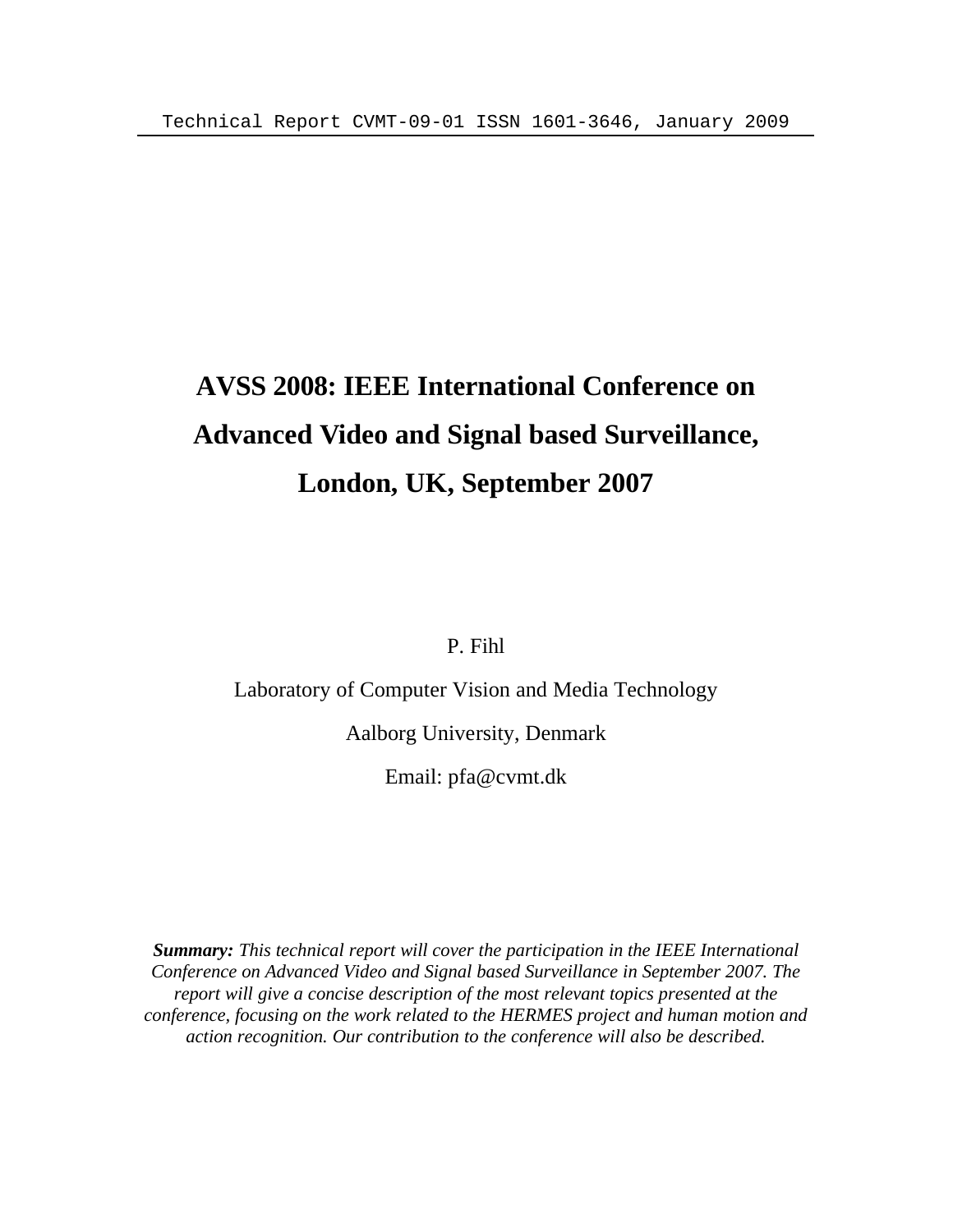## **1. General conference information**

The fourth IEEE International Conference on Advanced Video and Signal based Surveillance (AVSS) was held in London, UK, on 5-7 September 2007. AVSS is an annual conference with the location alternating between USA/Australia and Europe. The 2007 conference was hosted by Queen Mary, University of London.

The conference featured four keynote talks, three overview talks, nine oral sessions running as one track, and three poster sessions. The general scientific level of the oral sessions was high and the presented research was to a high degree relevant to the HERMES project and to human motion analysis and action recognition in general.

The conference offered two well organized social events which matched the scientific level and contributed to the impression of a successful conference. A welcome reception was given at the evening of the first conference day. The welcome reception was held on board the London Eye (a 135 meter high observation wheel located on the banks of the River Thames) were wines and soft drinks were served during two revolutions of the wheel. A banquet was held on the second conference day at the Octagon, an impressive facility at the Queen Mary, University of London. It was originally build as a library in 1887 but completely restored in 2006 as a flexible exhibition room.

### **2. Research from AVSS**

The majority of the papers presented at AVSS relate to the research areas of the HERMES project and many papers also relates directly to human motion analysis and action recognition. This report will therefore present general ideas from a number of papers and only present details of the most interesting papers.

The conference covered many aspects of the area of automatic analysis of surveillance video and no general trend stands out when looking at the conference as a whole. However, the conference featured an industrial session and the number of papers that was authored or co-authored by employees of private companies indicate that automatic analysis of video is moving into the commercial world and from the presentations at AVSS the commercial video analysis systems seem to be quite successful.

Another noticeable thing about the presented research was the number of papers working with sensor networks in stead of a single sensor. The number and variety of sensors seem to be increasing, probably due to reduced sensor costs and increased computational power.

### **2.1 Invited talks**

The first keynote talk was titled *Looking at People* and presented by Professor Dariu Gavrila from Daimler Chrysler Research & Technology and University of Amsterdam. The talk first presented the outcome of a large benchmark study on appearance-based person detection [1]. Next, the talk gave an overview of current research trends in modelbased human motion analysis and discussed differences and similarities between modelbased and appearance-based human motion analysis. The last part of the talk covered two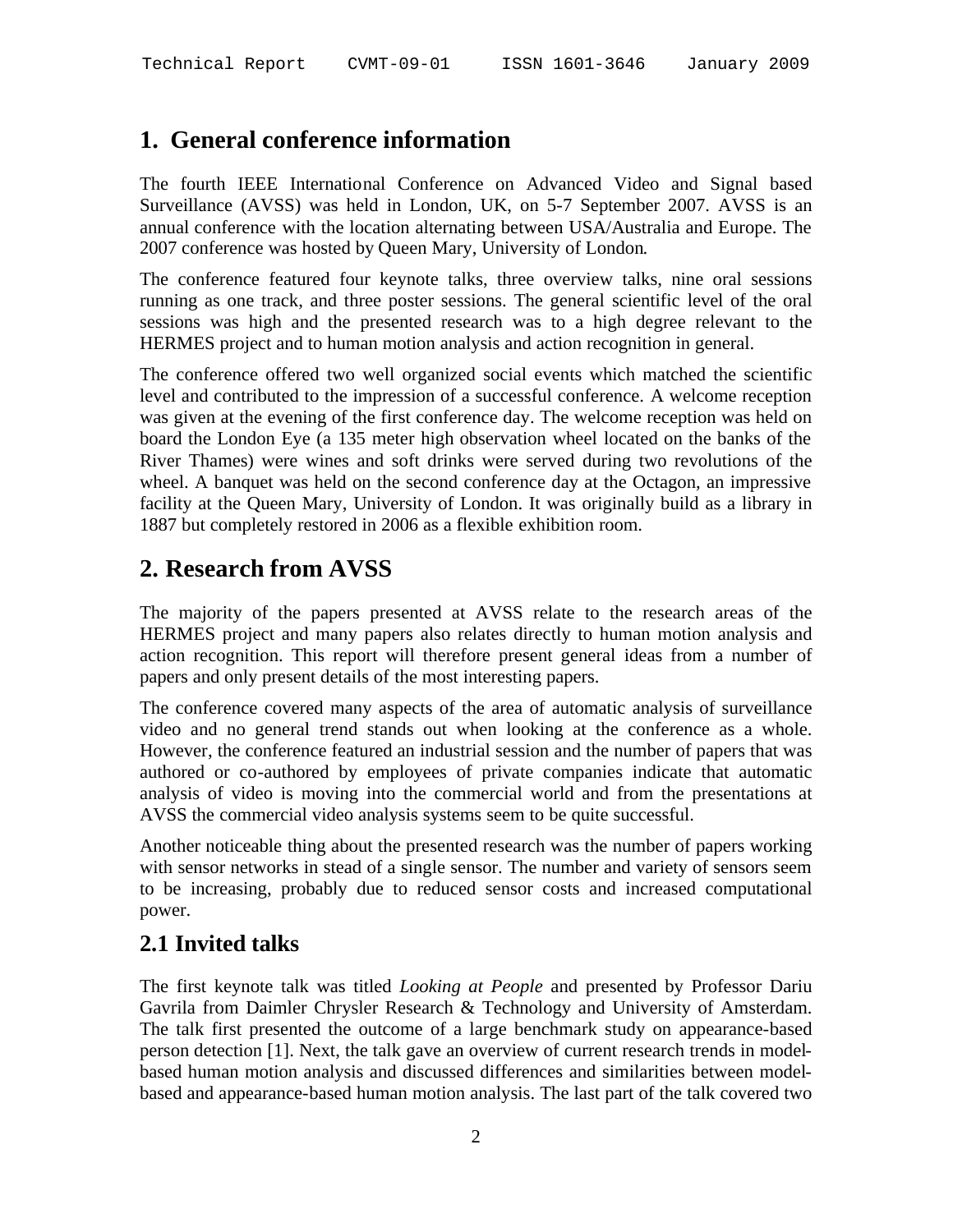systems for "looking at people" – a real-time pedestrian detection system for crash avoidance in cars (with some remarkable experiments with real pedestrians and cars) and a system for aggression detection in public spaces. The talk was very interesting and entertaining and with a good scientific level.

The second keynote talk was given by Professor Tsuhan Chen from Carnegie Mellon University. The talk was titled *A journey from signal processing to surveillance* and discussed how signal processing has expanded from low-level processing to methods for high-level image understanding (e.g. SIFT features and Hidden Markov Models). The real interesting part of the talk however, was the application that was used to illustrate this issue, namely a system for object discovery. The system was capable of extracting the "object of interest" from a set of images in a completely unsupervised manner (under some general assumptions). The talk was equally interesting and entertaining to the first talk though not directly relevant to the HERMES project and to human motion analysis and action recognition.

The last two keynote talks were at the same high level as the first two but less relevant to my research. Andrew Blake from Microsoft Research Cambridge gave a talk on *Stereo Vision and Segmentation*. The talk presented both the development of a stereo webcamera and methods for real time background/foreground segmentation. The stereo webcamera has reached the market after the conference. The Hydra Stereo Webcam is sold by nVela (http://www.nvela.com/hydra.html) at prices from £250 and Microsoft Research Cambridge has released a SDK for the camera and their methods. The camera and SDK seem to be an interesting and rather cheap combination for working with stereo vision.

Dr. Tu from General Electric's Global Research presented a talk on *Computer-aided Facial Reconstruction using Skulls*. The talk presented a joint General Electric/FBI project that generated computer renderings of faces based on the skull shape for crime investigations or missing person reports.

The most interesting of the three overview talks was by far the talk by John Garofolo from the U.S. National Institute of Standards and Technology (NIST) titled *Directions in Automatic Video Analysis Technology Evaluations at NIST*. The talk gave a very interesting discussion about the use of standard datasets for tests in computer vision. The talk presented how challenging standard datasets have played a significant role in speech recognition and parallels were drawn to the computer vision research. In speech recognition the first published results based on a new dataset often had recognition rates of 20-40% which would then improve over years were many researchers would use the same dataset. At some time a new dataset would be ready to give new challenges to the research community. In computer vision researchers rarely publish results with recognition rates below 75% and usually above 90%. The datasets are chosen or constructed so that high recognition rates are reachable. This results in many different datasets, each with its own characteristics suitable to get high recognition rates for a specific problem. The talk presented some efforts of NIST to produce challenging standard dataset and encouraged the computer vision research community to begin publishing results on such datasets and accepting low recognition rates on hard problems.

As a passing remark; an example of this problem was seen at ECCV 2008 and at the Workshop on Visual Surveillance 2008. The most dominant standard datasets within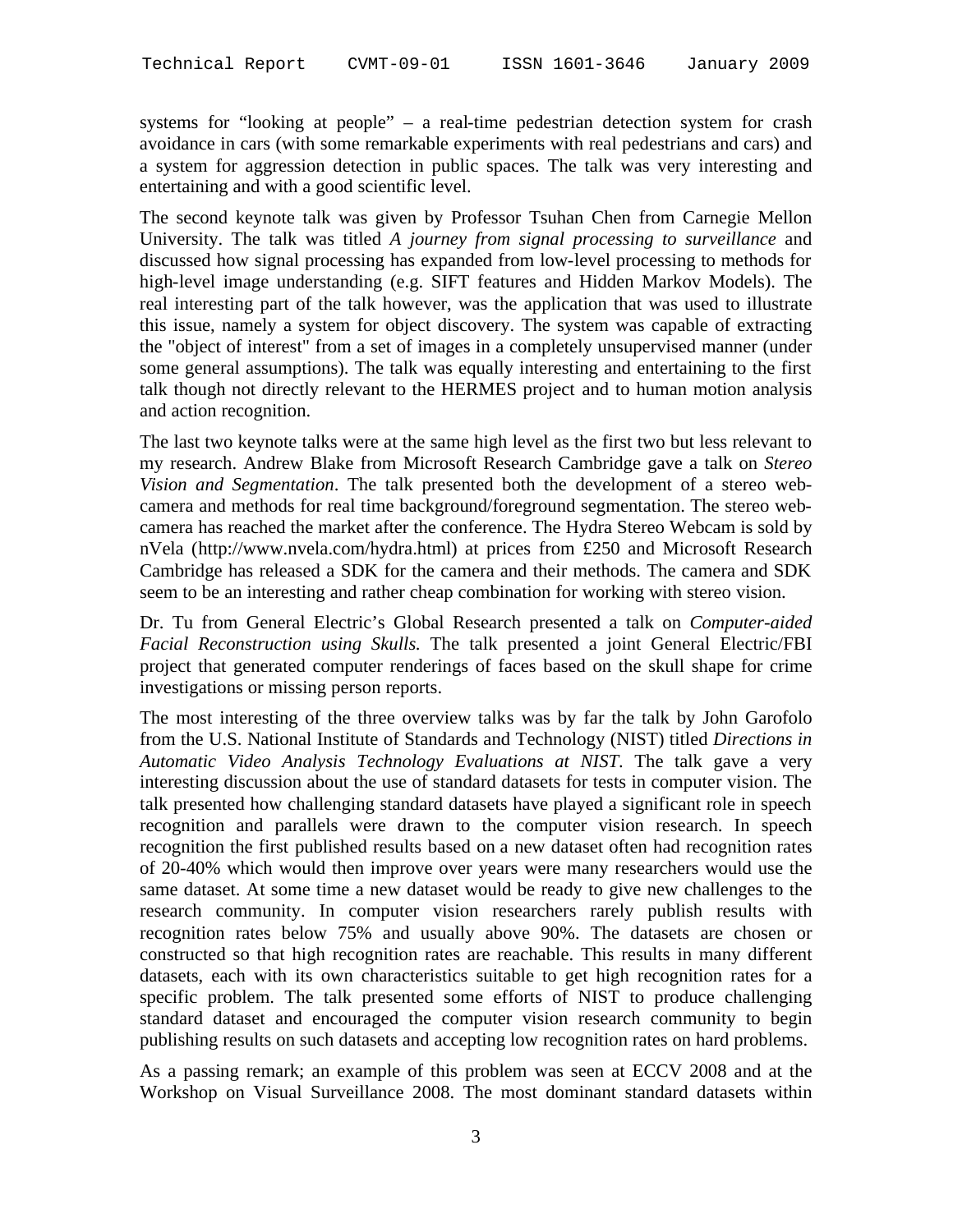action recognition are the KTH dataset and the Weizmann dataset. The rather simple Weizmann dataset is still widely used even though all new papers present recognition rates of 100% on this dataset.

#### **2.2 Overview of research presented at AVSS**

This section will give an overview of the research presented at AVSS and emphasize the research related to the HERMES project and the Ph.D. project.

The oral sessions on the first conference day covered sound surveillance, 3D face recognition and novel biometrics, and an industrial session.

The sound surveillance presentations showed some good results on detection of aggressive behavior, screams, and gunshots, and one paper did human identification based on the sound of people's gait. It seems very relevant to incorporate sound surveillance with video surveillance when sound recordings are feasible.

The face and biometrics session featured a 3D face recognition system, a method for compressing 3D face data, a method for pose normalization for face recognition, and a system for person identification based on 3D data of ears. The papers had a fine scientific level but none of them seemed to contain results with more than a slight impact.

The industrial session contained some nice presentations and the presented systems seemed quite impressive. However, only little detail was presented on the applied methods and most of the contributions stemmed from integration of several modules based on known methods or variations hereof.

The poster sessions on the first conference day covered sensor networks, object classification and recognition, activity monitoring and camera calibration, surveillance for transport systems, and target tracking. The most interesting papers from those sessions were: "Combination of Self-organization Map and Kernel Mutual Subspace Method for Video Surveillance" [2] and "Classifying and Tracking Multiple Persons for Proactive Surveillance of Mass Transport Systems"

[2] presents a method for classification of people and vehicles in far-field-of-view surveillance cameras. The method achieves good results but so does many other methods on people and vehicle classification. It is not obvious in what ways the method performs better. [3] presents a method for tracking and classification of multiple people. The tracking is done in two steps. First *blobs* are matched across frames based on color and area and next a particle filter is applied to track blobs through occlusions. The blob matching is quite similar to the work of Park and Aggarwal [4]. The classification of people is done based on edge templates. The novelty of the paper is limited and the tests are sparse but the methods are nicely combined and similar to the approach taken in my own research.

The oral sessions of the second conference day were: sensor fusion, video tracking, and the i-Lids challenge.

The first session presented three diverse sensor fusion papers. One paper fusing 2D and 3D images, i.e. color images and 3D data acquired by projecting a color pattern on to the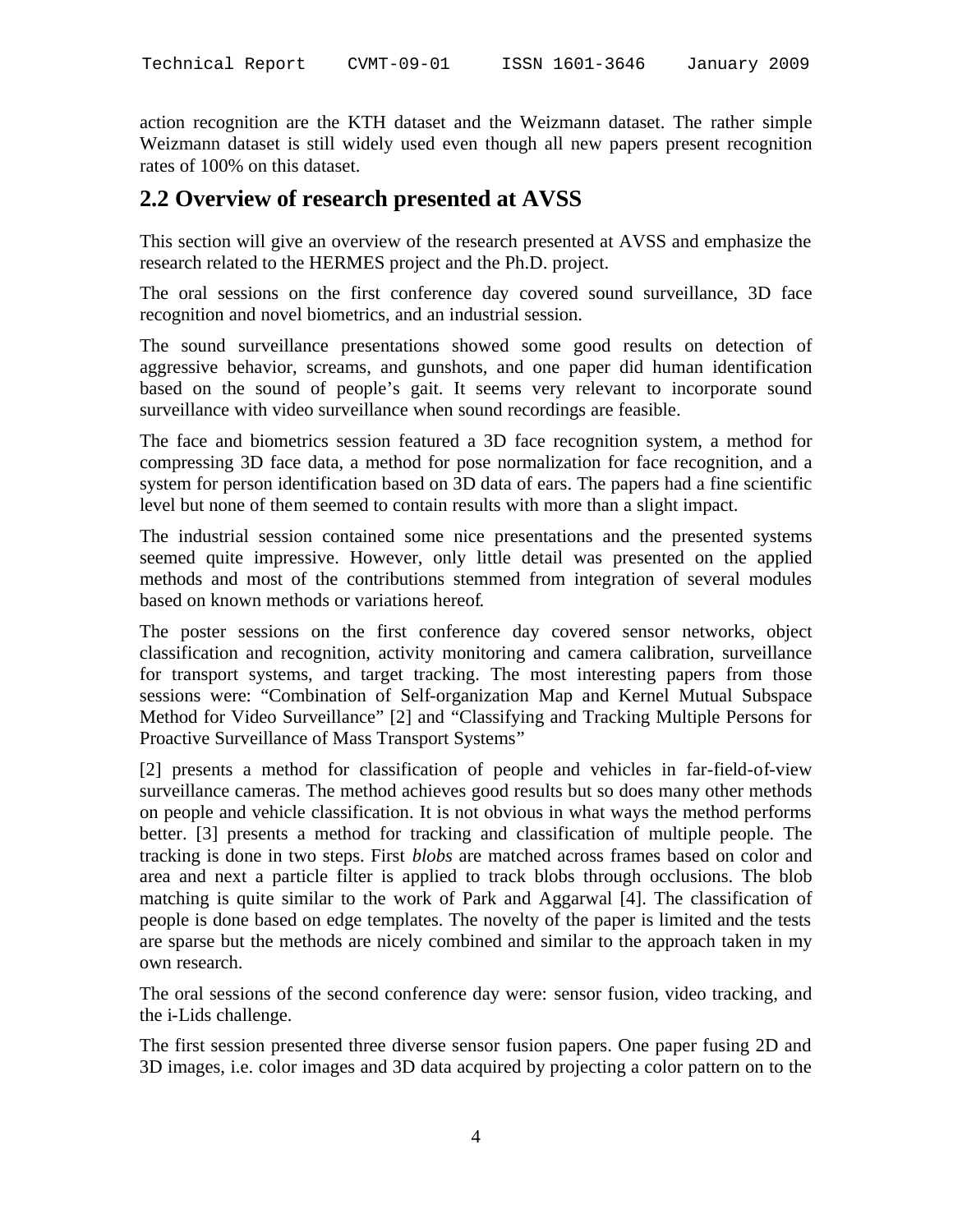scene, one paper fusing sound and video and the last paper fusing RFID data with an acoustic sensor.

The video tracking session featured four papers. Two presented variations of known tracking methods. One used color-cues to enhance the re-sampling of particles in a particle filter and the other used an evaluation scheme of corner detections to aid tracking through occlusions. A third paper of the session used a complete 3D model of an office environment and two cameras to do tracking of multiple people, which became a rather simple task with the presented setup. The last paper presented an interesting notion of tracking guided by social information. The "social" information was based on similarity of different tracks, e.g. two people walking side by side would give two similar tracks and also indicate a social relation. This rather simple idea was however formulated in a quite general way that seemed to improve the tracking in terms of following people's normal behaviors. The testing of the method was preliminary but showed promising results.

The i-Lids challenge aimed at detection of abandoned bags and parked cars in surveillance video. Seven papers were presented showing good results on the benchmark data sets of the challenge.

The poster sessions of the second conference day covered infrared imaging, military applications, gait and activity recognition, motion detection, and face localization and profiling. Our research was one of five posters of the gait and activity recognition session. However, the only interesting paper of that session was "View-invariant Human Feature Extraction for video-surveillance Applications" [5]. The other papers seemed to be preliminary work based on some very delimiting assumptions. From the other sessions the most interesting paper was "Fusion of Background Estimation Approaches for Motion Detection in Non-static Backgrounds" [6].

The view-invariant human feature extraction presented in [5] is based on a set of shape models where each shape model represents a human pose seen from 32 different view points. The paper use eight view points around the person and four levels of camera elevation for each of the eight view points. The shape models are trained in an offline process. In the online feature extraction the best view point is estimated from the direction of motion of the person and some ground plane estimation. The pose estimates are limited to people that are walking because of the training of the shape models. It would be intractable to use this approach for general pose estimation since the number of shape models would grow rapidly with even slightly advanced actions. This limitation is also in play in our gait analysis system and limits our work to gait.

[6] presented a fusion of a long term background model and a short term background model to improve motion detection. The method seemed efficient at handling dynamic backgrounds but no quantitative or comparative results were presented to support this claim.

The third and last conference day featured three oral sessions. They were multi-camera networks, video systems of retail applications, and vision-based human gesture and action recognition.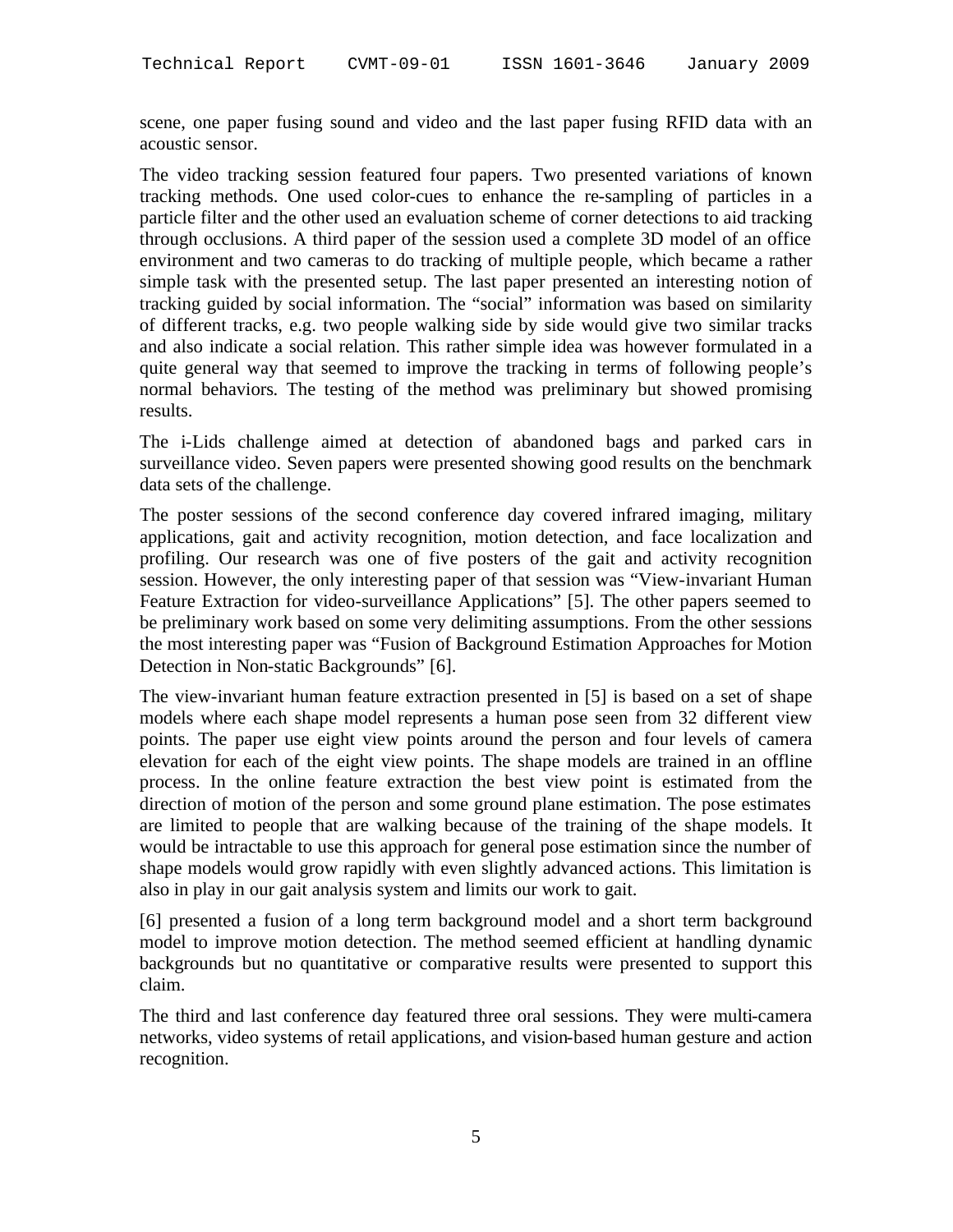Papers on multi-camera networks and more generally multi-sensor networks were presented at many different sessions throughout the conference so the three papers of the multi-camera network session did not reflect the amount of research presented on that topic. The best paper from that session was "People Tracking Across Two Distant Selfcalibrated Cameras" [7]. The paper presented a method for establishing correspondence between two distant cameras (with overlapping field-of-view) based on a combination of geometric properties of the scene and the appearance of people in the scene.

The session for video systems for retail applications covered four papers, three of these came from private companies. Interesting systems were presented, but with very limited levels of detail, which seem to be true for most industrial presentations. The focus was on the capabilities of the systems rather than the methods applied to achieve the presented results.

The last oral session on vision-based human gesture and action recognition featured some very interesting presentations. Three papers presented methods for sign language interpretation and hand gesture recognition. One paper presented a method for detecting and counting people in athletic videos [8] and the last paper presented a method for human pose estimation by fusion multiple cameras [9].

[8] presents good results on people detection and counting in challenging videos. A set of robust features are extracted from the silhouettes of people or groups of people. The features are the major axis angle, the eccentricity, and the silhouette area normalized with the estimated number of people in the scene.

[9] presents a framework for human pose estimation. One of the fundamental ideas of the systems is that people are being monitored by a camera network with small bandwidth. This implies local image processing at the cameras. The paper presents a method to model the human body by a set of ellipses mainly estimated from color-cues. These ellipses can then be transmitted over the network for fusion into a final 3D pose estimate. The method assumes that the projection of the 3D human model on to the 2D image plane is known. In the presented application this is achieved by knowing the camera position and the position of the person. The paper is conceptually very good but it is completely missing a results section (only one figure presents some pose estimates). This work will be interesting to follow in the future.

The poster sessions of the third conference day covered: face recognition, evaluation and description, statistical methods and learning, object-background segmentation, authentication and summarization, and target localization and tracking. Three papers stand out from these poster sessions as especially relevant to the HERMES project and the Ph.D. project: "3D Model-based People Detection and Tracking" [10], "Learning Gender from Human Gaits and Faces" [11], and "Representing and Recognizing Complex Events in Surveillance Applications" [12].

The 3D detection and tracking of people in [10] is done in a multi-camera setup. The cameras are calibrated and have overlapping fields of view. A simple cube is used as the 3D model for people and people are detected in each camera view by color-based foreground segmentation. The novelty of the paper seems very limited since standard methods are applied throughout the system. An underlying focus of the system seems to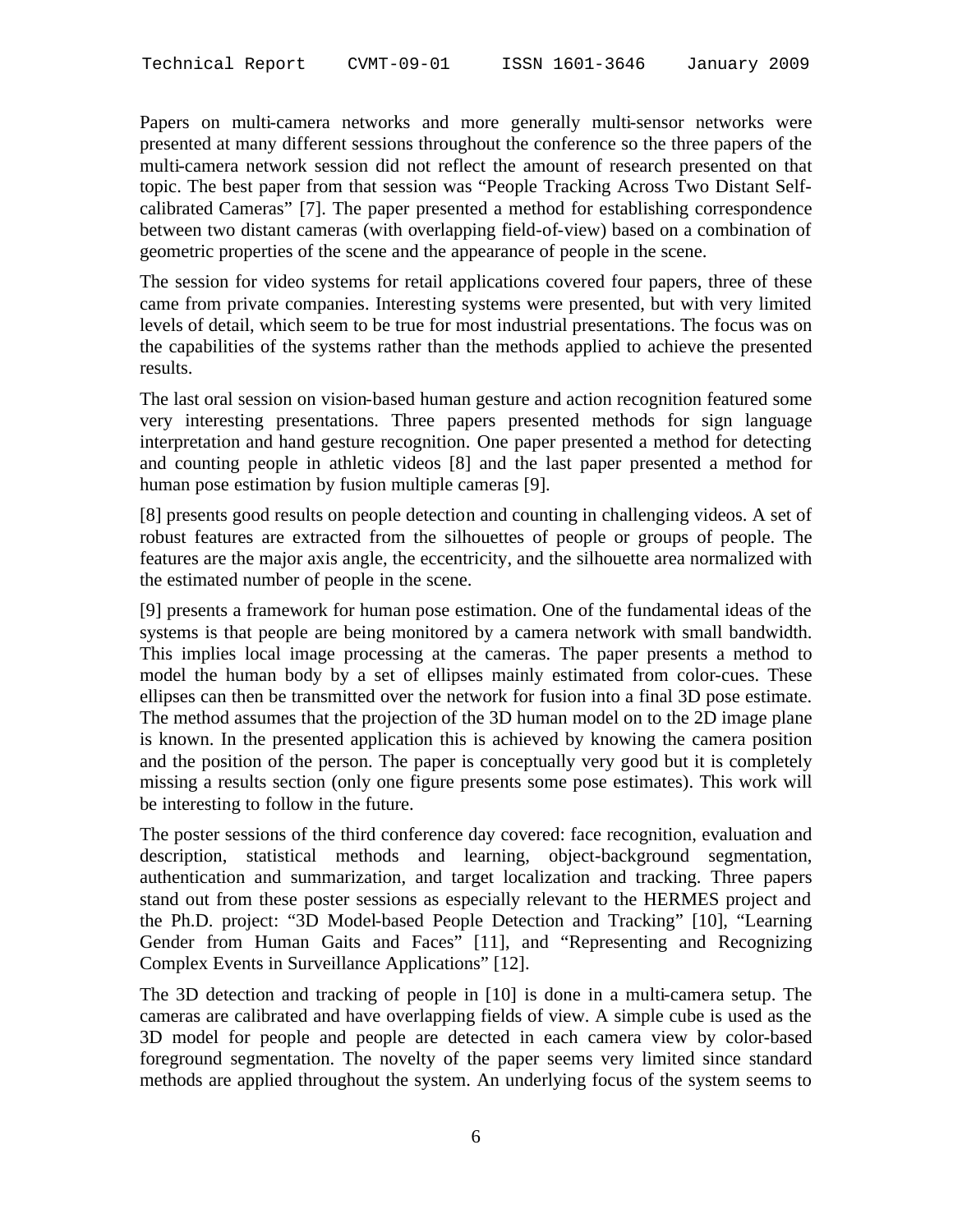be fast processing and usability of the system for non-expert users which may justify the system despite the limited novelty.

The gait analysis and face recognition in [11] is also based on known methods. The gait analysis is based on Gait Energy Images (a variant of Motion History Images and Motion Energy Images) while the face recognition is done based on three manually labeled features. The main contribution of the paper is the combination of the two approaches on the feature level. This is done using canonical correlation analysis. Good results are presented but the real contribution of the method is not clear since manually labeled features are included.

[12] is related to the conceptual level of the HERMES project. The paper uses the Semantic Web Rule Language (SWRL) to represent event in surveillance videos whereas HERMES uses Situation Graph Trees (SGT). The focus of the paper is to represent and process events in the format of SWRL, and the paper does not arrive at any results or conclusions that indicated whether or not the use of SWRL in stead of SGTs would benefit the HERMES project.

#### **2.3 Own research at CRV**

Our own research presented at AVSS was the paper "Classification of Gait Types Based on the Duty-factor". It was part of the poster session titled "Gait and activity recognition".

The paper deals with classification of human gait types based on the notion that different gait types are in fact different types of locomotion, i.e., running is not simply walking done faster. The paper presents the duty-factor, which is a descriptor based on this notion. The duty-factor is independent on the speed of the human, the cameras setup etc. and hence a robust descriptor for gait classification. The duty-factor is basically a matter of measuring the ground support of the feet with respect to the stride. This is estimated by comparing the incoming silhouettes to a database of silhouettes with known ground support. Silhouettes are extracted using the Codebook method and represented using Shape Contexts. The matching with database silhouettes is done using the Hungarian method. While manually estimated duty-factors show a clear classification the presented system contains misclassifications due to silhouette noise and ambiguities in the database silhouettes.

Not many comments were made regarding our work during the poster session.

#### **References**

- [1] S. Munder, D. M. Gavrila: *An Experimental Study on Pedestrian Classification*. IEEE Transactions on Pattern Analysis and Machine Intelligence*,* vol.28, no.11, pp. 1863-1868, 2006.
- [2] B. Zhang, J. Park, H. Ko: *Combination of self-organization map and kernel mutual subspace method for video surveillance.* IEEE Conference on Advanced Video and Signal Based Surveillance. 5-7 Sept. 2007